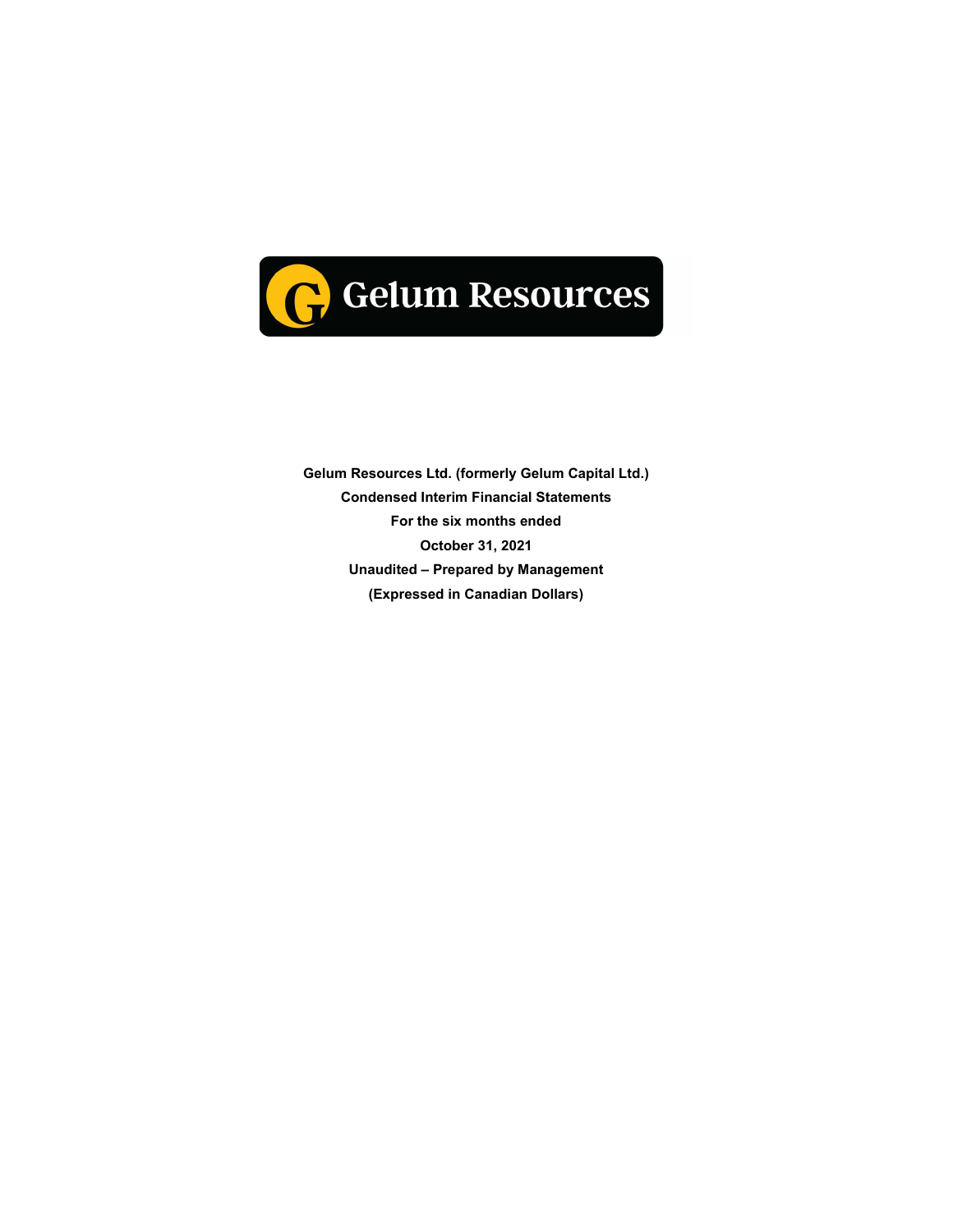## **NOTICE OF NO AUDITOR REVIEW**

## **UNAUDITED CONDENSED INTERIM FINANCIAL STATEMENTS**

#### NOTICE OF NO AUDITOR REVIEW OF CONDENSED INTERIM FINANCIAL STATEMENTS

Under National Instrument 51-102, Part 4, subsection 4.3(3)(a), if an auditor has not performed a review of the condensed interim financial statements, they must be accompanied by a notice indicating that the condensed interim financial statements have not been reviewed by an auditor.

The accompanying unaudited condensed interim financial statements of Gelum Resources Ltd. (formerly Gelum Capital Ltd.) (the "Company") have been prepared by and are the responsibility of the Company's management. The unaudited condensed interim financial statements are prepared in accordance with International Financial Reporting Standards and reflect management's best estimates and judgment based on information currently available.

The Company's independent auditor has not performed a review of these condensed interim financial statements in accordance with standards established by the Chartered Professional Accountants of Canada for a review of condensed interim financial statements by an entity's auditor.

December 20, 2021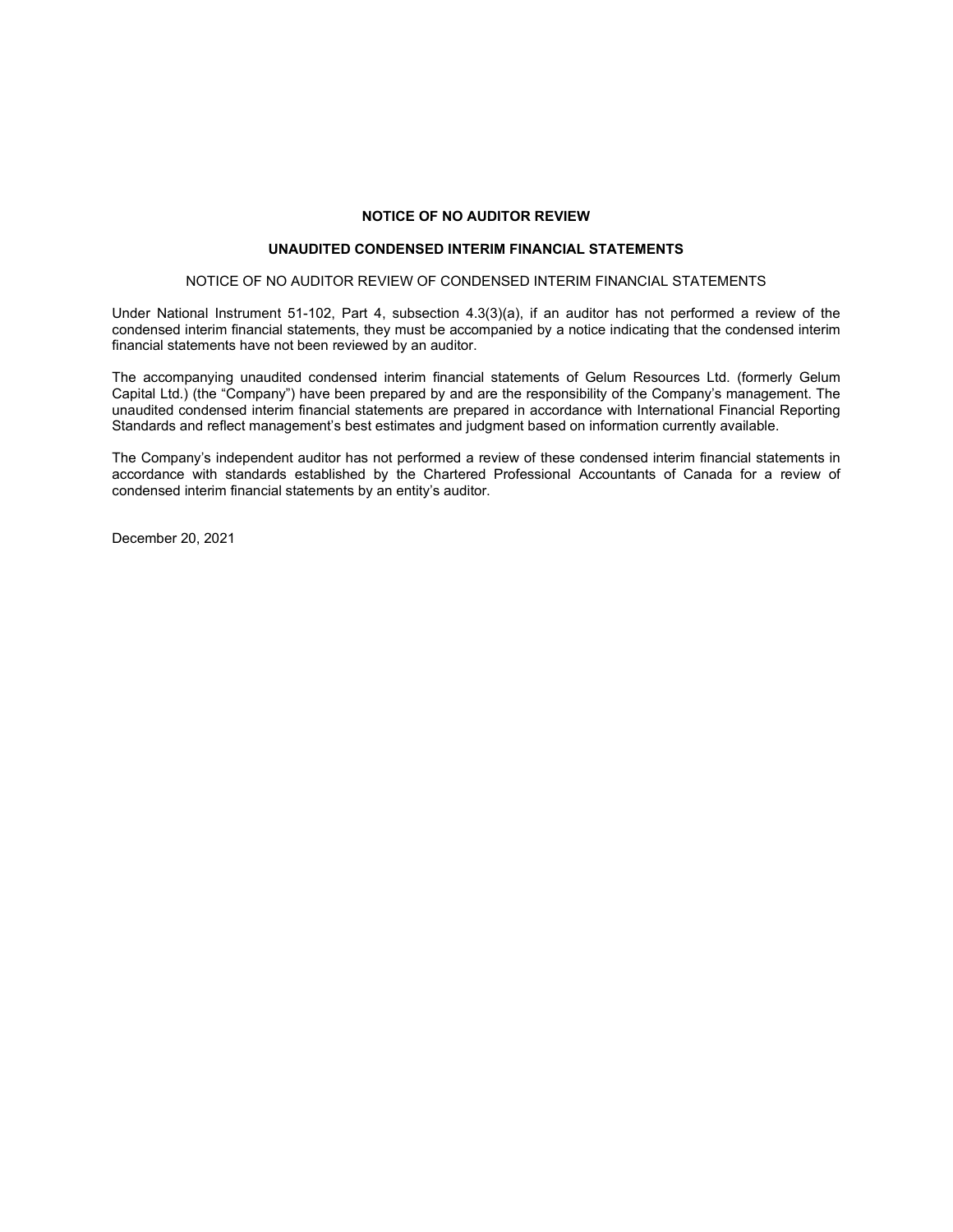**Condensed Interim Statements of Financial Position**

# **Unaudited – Prepared by Management**

## **As at October 31, 2021 and April 30, 2021**

|                                                      | <b>Note</b> | October 31,<br>2021<br>\$ | April 30,<br>2021<br>\$ |
|------------------------------------------------------|-------------|---------------------------|-------------------------|
| <b>Assets</b>                                        |             |                           |                         |
| <b>Current assets</b>                                |             |                           |                         |
| Cash                                                 |             | 567,515                   | 4,799                   |
| Receivables                                          | 3           | 34.247                    | 10,463                  |
|                                                      |             | 601,762                   | 15,262                  |
| <b>Non-current assets</b>                            |             |                           |                         |
| Prepaid exploration expenditures                     | 4           | 7,093                     | 4,000                   |
| Exploration and evaluation assets                    | 4           | 814,757                   | 70,000                  |
|                                                      |             | 821,850                   | 74,000                  |
| <b>Total assets</b>                                  |             | 1,423,612                 | 89,262                  |
|                                                      |             |                           |                         |
| Liabilities and shareholders' equity (deficit)       |             |                           |                         |
| <b>Current liabilities</b>                           |             |                           |                         |
| Accounts payable and accrued liabilities             |             | 242,318                   | 73,839                  |
| Accounts payable to related parties                  | 8           | 62,370                    | 32,738                  |
| Loan payable                                         | 10          | 44,026                    | 32,076                  |
|                                                      |             | 348,714                   | 138,653                 |
| <b>Non-current liabilities</b>                       |             |                           |                         |
| Convertible note                                     | 5,8         |                           | 263,651                 |
| <b>Total liabilities</b>                             |             | 348,714                   | 402,304                 |
| Shareholders' equity (deficit)                       |             |                           |                         |
| Share capital                                        | 6           | 9,406,261                 | 7,800,194               |
| Shares to be issued                                  | 6,8         | 29,200                    | 34,200                  |
| Reserves                                             | 6           | 5,697,170                 | 5,607,766               |
| Equity portion of convertible note                   | 5           |                           | 75,459                  |
| Deficit                                              |             | (14, 057, 733)            | (13,830,661)            |
| Total shareholders' equity (deficit)                 |             | 1,074,898                 | (313,042)               |
| Total liabilities and shareholders' equity (deficit) |             | 1,423,612                 | 89,262                  |
|                                                      |             |                           |                         |
| Nature of operations and going concern               | 1           |                           |                         |
| Events after the reporting period                    | 12          |                           |                         |

**Approved on behalf of the Board of Directors on December 20, 2021:**

*"Robert Kopple"* **Director** *"Hendrik Van Alphen"* **Director**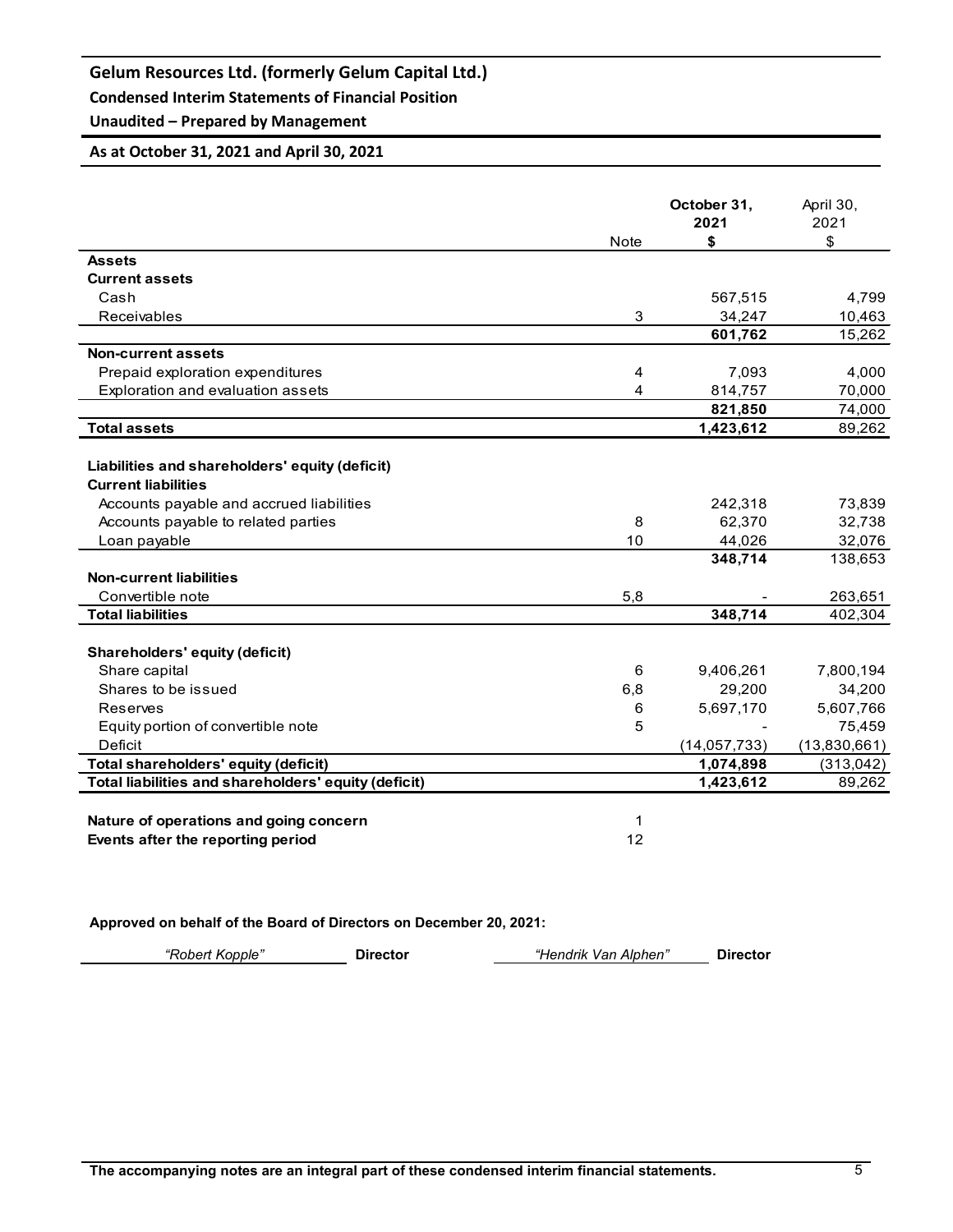**Condensed Interim Statements of Changes in Shareholders' Equity (Deficit)**

**Unaudited – Prepared by Management**

**For the six months ended October 31, 2021 and October 31, 2020**

|                                                        | <b>Number</b><br>of shares<br># | <b>Share</b><br>capital | Shares to<br>be issued | <b>Reserves</b> | <b>Equity portion</b><br>of convertible<br>note | <b>Deficit</b>           | Total<br>shareholders'<br>equity (deficit) |
|--------------------------------------------------------|---------------------------------|-------------------------|------------------------|-----------------|-------------------------------------------------|--------------------------|--------------------------------------------|
| May 1, 2020                                            | 4,727,433                       | 7,245,232               | 29,200                 | 5,588,580       | 75,459                                          | (13,665,033)             | (726, 562)                                 |
| Loss and comprehensive loss for the period             |                                 |                         |                        |                 |                                                 | (52, 219)                | (52, 219)                                  |
| October 31, 2020                                       | 4,727,433                       | 7,245,232               | 29,200                 | 5,588,580       | 75,459                                          | (13,717,252)             | (778, 781)                                 |
| May 1, 2021                                            | 10,277,054                      | 7,800,194               | 34,200                 | 5,607,766       | 75,459                                          | (13,830,661)             | (313,042)                                  |
| Common share units - convertible note                  | 5,380,274                       | 269,014                 |                        | 80,507          | (75, 459)                                       | $\overline{\phantom{a}}$ | 274,062                                    |
| Private placement units issued                         | 9,550,000                       | 955,000                 | (5,000)                |                 |                                                 |                          | 950,000                                    |
| Share issuance costs - cash                            |                                 | (29,050)                |                        |                 |                                                 |                          | (29,050)                                   |
| Share is suance costs - finders' warrants              |                                 | (8,897)                 |                        | 8,897           |                                                 |                          |                                            |
| Common shares issued - exploration & evaluation assets | 4,200,000                       | 420,000                 |                        |                 |                                                 |                          | 420,000                                    |
| Loss and comprehensive loss for the period             |                                 |                         |                        |                 |                                                 | (227,072)                | (227,072)                                  |
| October 31, 2021                                       | 29,407,328                      | 9,406,261               | 29,200                 | 5,697,170       |                                                 | (14, 057, 733)           | 1,074,898                                  |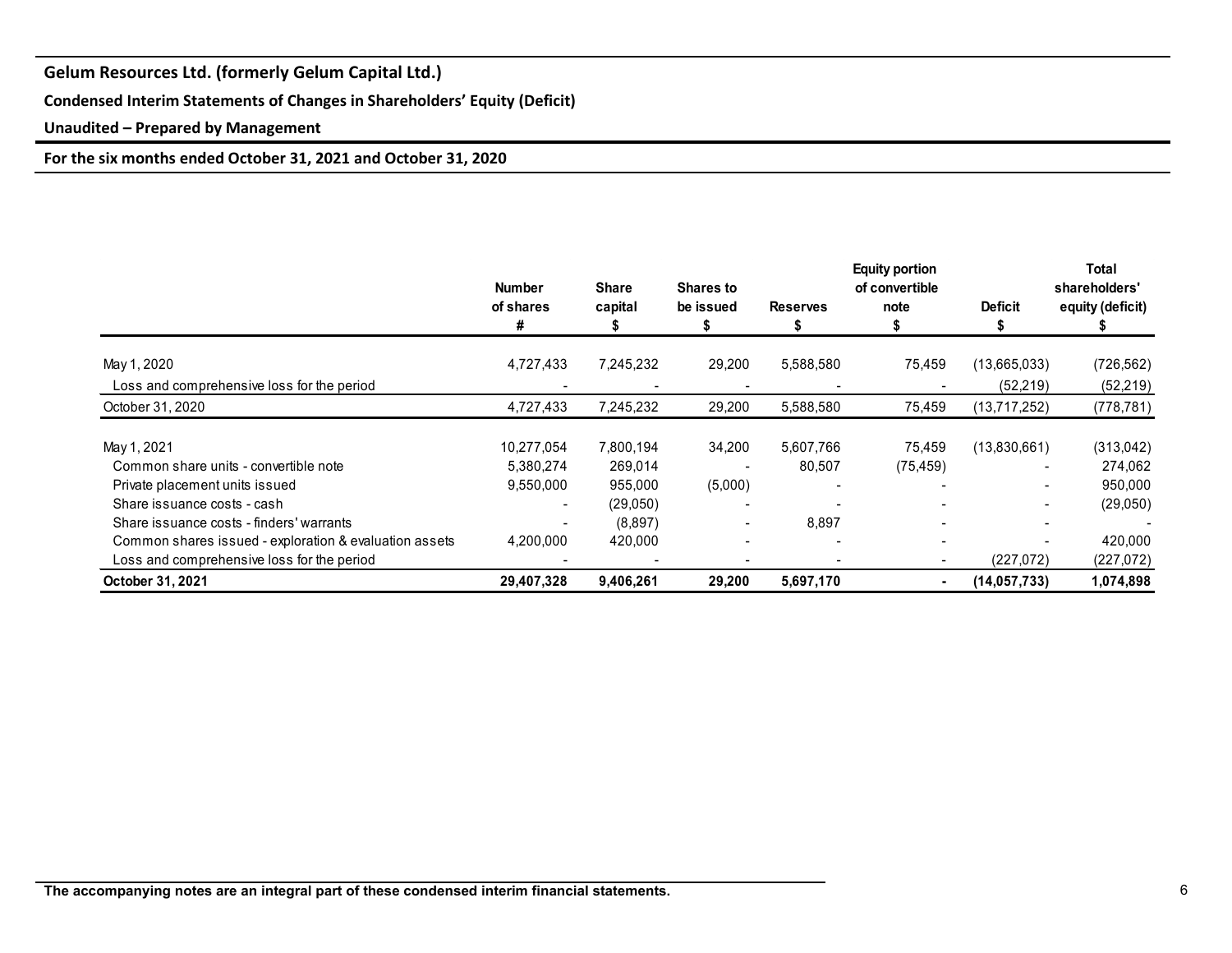## **Condensed Interim Statements of Loss and Comprehensive Loss**

**Unaudited – Prepared by Management**

## **For the three and six months ended October 31, 2021 and October 31, 2020**

|                                                      |      | Three months ended  |                     | Six months ended    |                     |
|------------------------------------------------------|------|---------------------|---------------------|---------------------|---------------------|
|                                                      |      | October 31,<br>2021 | October 31,<br>2020 | October 31,<br>2021 | October 31,<br>2020 |
|                                                      | Note | \$                  | \$                  | \$                  | \$                  |
| <b>Expenses</b>                                      |      |                     |                     |                     |                     |
| Accretion expense                                    | 5,10 | 4,836               | 5,248               | 16,028              | 10,496              |
| Consulting expense                                   | 8    | 39,420              |                     | 69,420              |                     |
| General and administrative expenses                  | 8    | 20,096              | 24,200              | 32,204              | 31,696              |
| Office expenses                                      | 8    | 1,629               |                     | 5,685               |                     |
| Property investigation                               | 8    |                     |                     | 6,344               |                     |
| Professional fees                                    | 8    | 19,817              |                     | 57,835              |                     |
| Transfer agent and filing fees                       |      | 23,543              | $\blacksquare$      | 33,222              |                     |
| Loss from operating expenses                         |      | (109, 341)          | (29, 448)           | (220, 738)          | (42, 192)           |
| Interest expense                                     | 5    | (1,008)             | (4,986)             | (6, 334)            | (10, 027)           |
| Loss and comprehensive loss for the period           |      | (110, 349)          | (34, 434)           | (227, 072)          | (52, 219)           |
| Loss per share                                       |      |                     |                     |                     |                     |
| Weighted average number of common shares outstanding |      |                     |                     |                     |                     |
| - Basic#                                             | 7    | 26,255,698          | 4,727,433           | 21,156,294          | 4,727,433           |
| - Diluted #                                          | 7    | 26,255,698          | 4,727,433           | 21,156,294          | 4,727,433           |
| Basic loss per share \$                              |      | (0.00)              | (0.01)              | (0.01)              | (0.01)              |
| Diluted loss per share \$                            |      | (0.00)              | (0.01)              | (0.01)              | (0.01)              |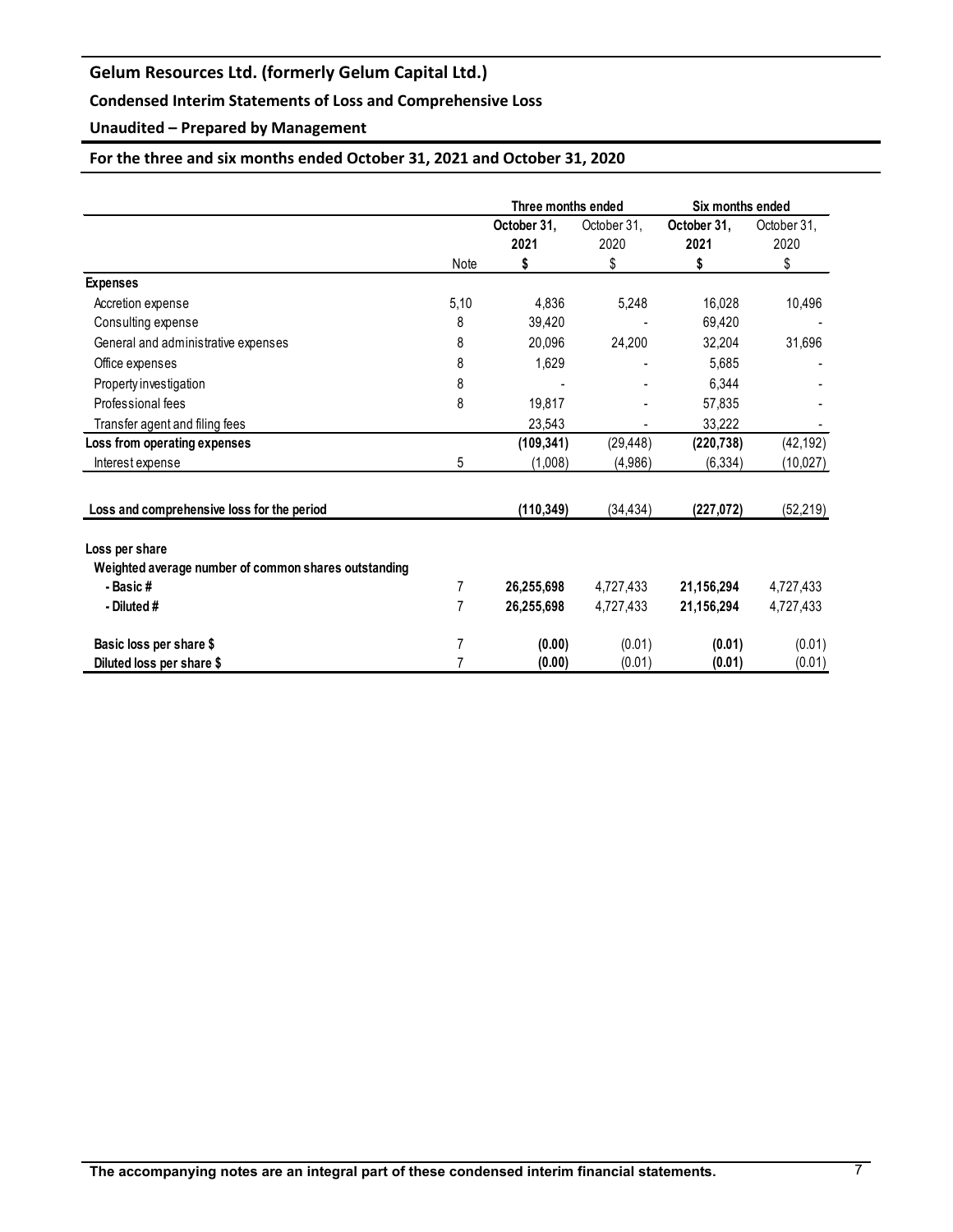**Condensed Interim Statements of Cash Flows**

## **Unaudited – Prepared by Management**

**For the six months ended October 31, 2021 and October 31, 2020**

|                                                      |             | October 31,<br>2021 | October 31.<br>2020 |
|------------------------------------------------------|-------------|---------------------|---------------------|
|                                                      | <b>Note</b> | S                   | \$                  |
| <b>Operating activities</b>                          |             |                     |                     |
| Loss for the period                                  |             | (227,072)           | (52, 219)           |
| Adjustments for:                                     |             |                     |                     |
| Accretion expense                                    |             | 16,028              | 10,496              |
| Accrued interest on loan payable                     |             | 2.279               |                     |
| Accrued interest on convertible note                 |             | 4.055               | 10,027              |
| Net change in non-cash working capital items         | 9           | 6,469               | (5,641)             |
|                                                      |             | (198, 241)          | (37, 337)           |
| <b>Financing activities</b>                          |             |                     |                     |
| Private placement proceeds, net share issuance costs |             | 920,950             |                     |
| Advances from related parties                        |             |                     | 49,684              |
|                                                      |             | 920,950             | 49,684              |
| <b>Investing activities</b>                          |             |                     |                     |
| Exploration and evaluation assets - acquisition      |             | (50,000)            |                     |
| Exploration and evaluation assets - expenses         |             | (109,993)           |                     |
|                                                      |             | (159, 993)          |                     |
| Increase in cash                                     |             | 562,716             | 12,347              |
| Cash, beginning of period                            |             | 4,799               | 9,288               |
| Cash, end of period                                  |             | 567,515             | 21,635              |

**Supplemental cash flow information 19 and 19 and 19 and 19 and 19 and 19 and 19 and 19 and 19 and 19 and 19 and 19 and 19 and 19 and 19 and 19 and 19 and 19 and 19 and 19 and 19 and 19 and 19 and 19 and 19 and 19 and 19**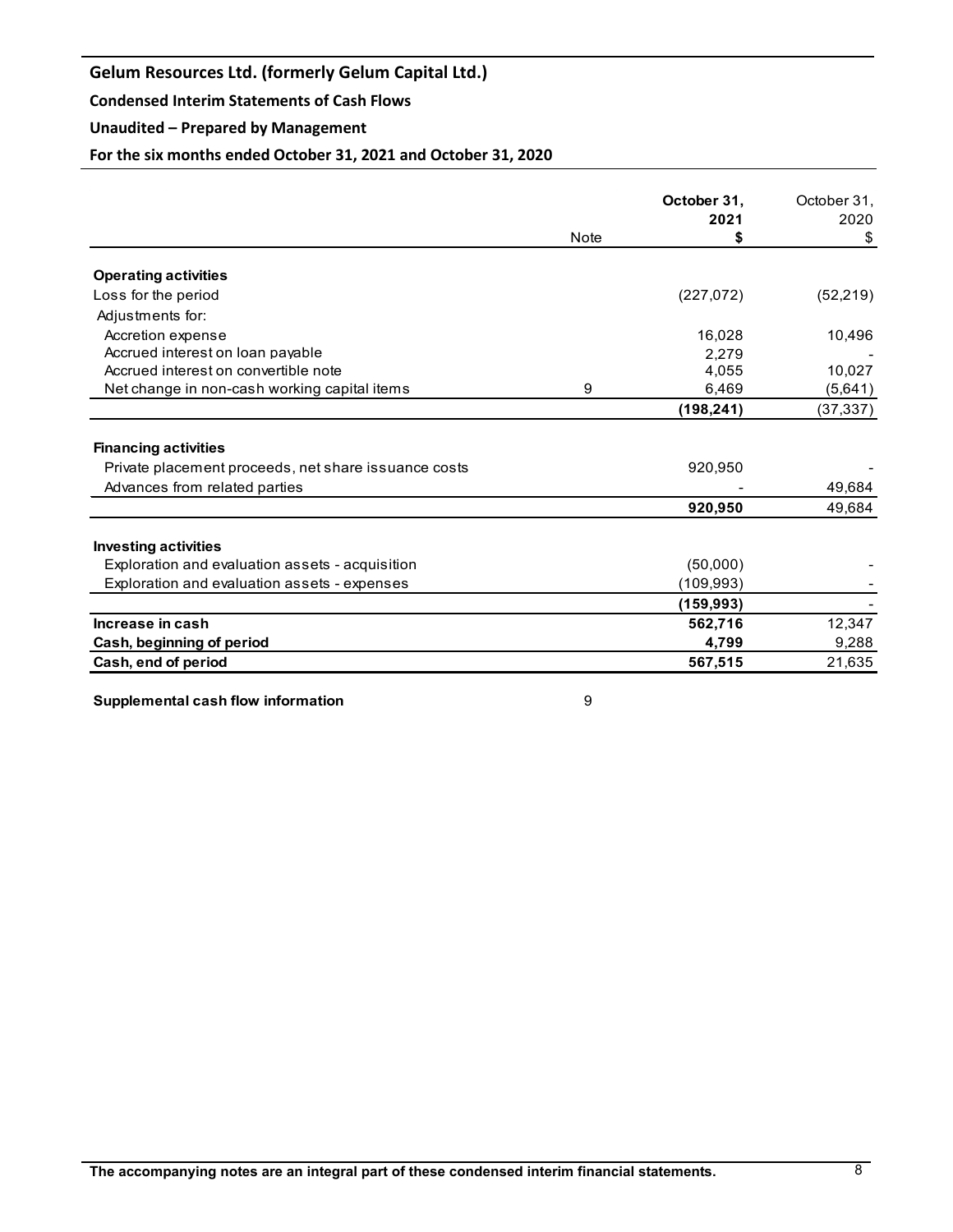# **Gelum Resources Ltd. (formerly Gelum Capital Ltd.) Notes to the Condensed Interim Financial Statements Unaudited – Prepared by Management**

**For the six months ended October 31, 2021 and October 31, 2020**

## **1. Nature of operations and going concern**

Gelum Resources Ltd. (formerly Gelum Capital Ltd.) (the "Company") was incorporated under the laws of the province of British Columbia on June 8, 1987. The principal address and registered and records office is located at Suite, 400 – 725 Granville Street, Vancouver, BC, V7Y 1G5. The Company trades under the symbol "GMR" on the Canadian Securities Exchange ("CSE"). Effective September 24, 2021, the Company changed is name to Gelum Resources Ltd.

The Company's principal business activity is the acquisition, exploration and evaluation of mineral properties. The Company will be exploring its mineral property interests and has not yet determined whether they contain mineral reserves that are economically recoverable. The Company's continuing operations and the underlying value and recoverability of the amounts shown for mineral property interests are entirely dependent upon the existence of economically recoverable mineral reserves, the ability of the Company to obtain the necessary financing to complete the exploration and development of the mineral property interests, obtaining the necessary permits to mine, and on future profitable production or proceeds from the disposition or option of the mineral property interests. The carrying amounts of mineral properties are based on costs incurred to date, and do not necessarily represent present or future values.

The Company's condensed interim financial statements (the "financial statements") as at and for the six months ended October 31, 2021 have been prepared on a going concern basis, which contemplates the realization of assets and the settlement of liabilities in the normal course of business. The Company has a net and comprehensive loss of \$227,072 for the six months ended October 31, 2021 and has a working capital surplus of \$253,048 at October 31, 2021.

As at October 31, 2021, the Company had cash of \$567,515 to settle liabilities of \$348,714. Management cannot provide assurance that the Company will ultimately achieve profitable operations or become cash flow positive or raise additional debt and/or equity capital. If the Company is unable to raise additional capital in the immediate future, management expects that the Company will need to curtail operations, liquidate assets, seek additional capital on less favorable terms and/or pursue other remedial measures or cease operations. Management is aware, in making its assessment, of material uncertainties related to events or conditions that may cast significant doubt upon the Company's ability to continue as a going concern. These financial statements do not include any adjustments related to the recoverability and classification of assets or the amounts and classification of liabilities that might be necessary should the Company be unable to continue as a going concern.

In March 2020 the World Health Organization declared coronavirus COVID-19 a global pandemic. This contagious disease outbreak, which has continued to spread, and any related adverse public health developments, has adversely affected workforces, economies, and financial markets globally, potentially leading to an economic downturn. It is not possible for the Company to predict the duration or magnitude of the adverse results of the outbreak and its effects on the Company's business or ability to raise funds.

#### **2. Significant accounting policies**

#### **(a) Basis of presentation**

These financial statements have been prepared in conformity with International Accounting Standard ("IAS") 34, Interim Financial Reporting, using the same accounting policies as detailed in the Company's annual audited financial statements for the year ended April 30, 2021, and do not include all the information required for full annual financial statements in accordance with International Financial Reporting Standards ("IFRS"), as issued by the International Accounting Standards Board ("IASB") and interpretations of the International Financial Reporting Interpretations Committee ("IFRIC"). It is suggested that these financial statements be read in conjunction with the annual audited consolidated financial statements.

These financial statements have been prepared on an historical cost basis, except for financial instruments which are classified as fair value through profit or loss ("FVTPL"). In addition, these financial statements have been prepared using the accrual basis of accounting, except for cash flow information.

All amounts on these financial statements are presented in Canadian dollars which is the functional currency of the Company.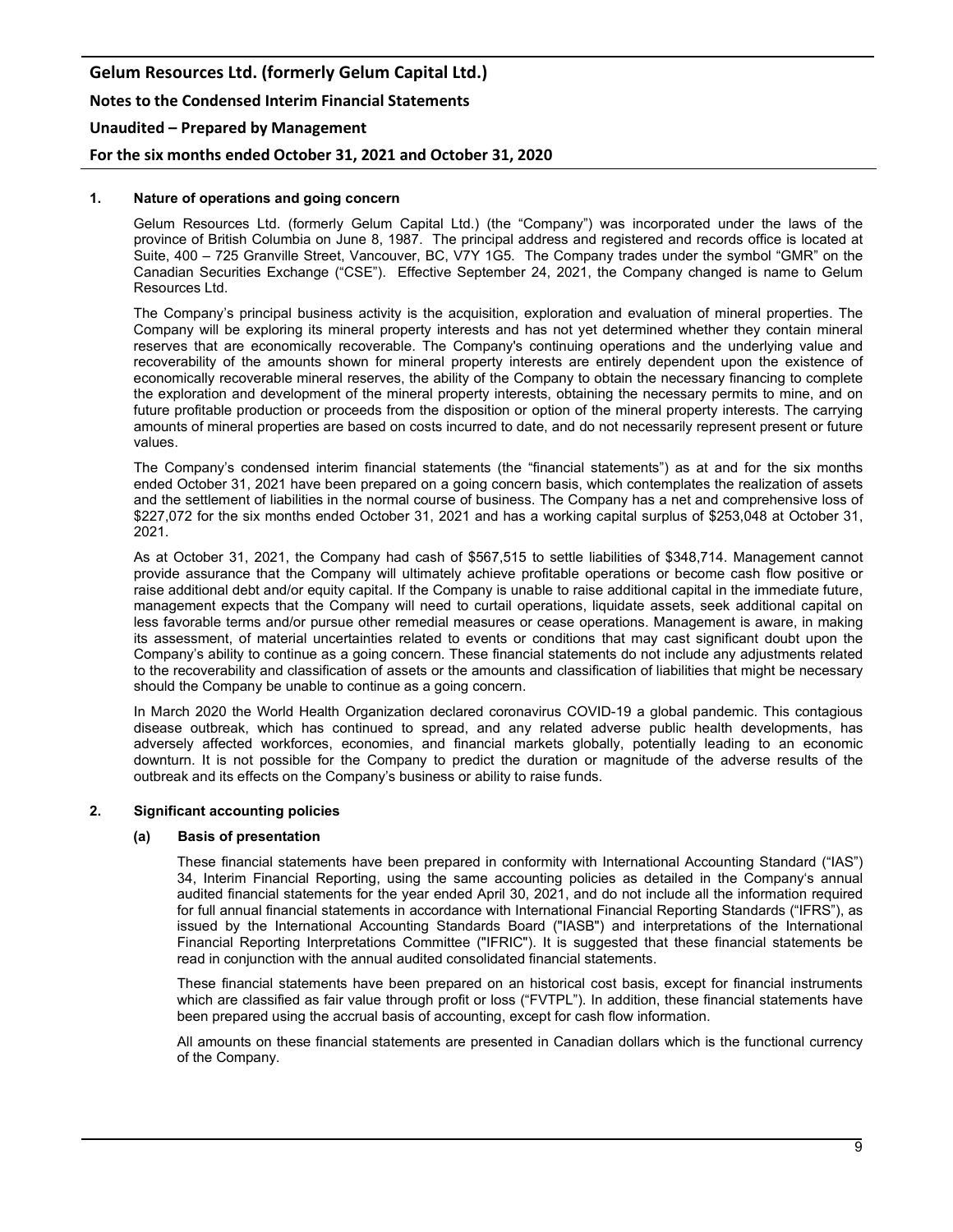#### **2. Significant accounting policies** (continued)

#### **(b) Significant accounting policies**

The accounting policies, estimates and critical judgments, methods of computation and presentation applied in these financial statements are consistent with those of the most recent annual audited consolidated financial statements and are those the Company expects to adopt in its financial statements for the year ended April 30, 2021. Accordingly, these financial statements should be read in conjunction with the Company's most recent annual audited consolidated financial statements.

#### **3. Receivables**

Receivable consist of the following:

|                       | October 31, | April 30, |
|-----------------------|-------------|-----------|
|                       | 2021        | 2021      |
|                       |             |           |
| Sales tax recoverable | 34.247      | 10,463    |
|                       | 34.247      | 10,463    |

## **4. Exploration and evaluation assets**

Exploration and evaluation assets consist of the following:

|                         | April 30, 2021 | <b>Acqusition and</b><br>assessments | <b>Exploration and</b><br>evaluation | October 31,<br>2021 |
|-------------------------|----------------|--------------------------------------|--------------------------------------|---------------------|
|                         | \$             | \$                                   | S                                    |                     |
| Eldorado                | 70,000         | 70,000                               | 274,757                              | 414,757             |
| Eldorado - Roxey Claims |                | 400,000                              |                                      | 400,000             |
|                         | 70,000         | 470,000                              | 274,757                              | 814,757             |
|                         | April 30, 2021 | Eldorado<br><b>Property</b>          | October 31,<br>2021                  |                     |
|                         | \$             |                                      | S                                    |                     |
| Assay                   |                | 12,591                               | 12,591                               |                     |
| Geological & consulting |                | 57,156                               | 57,156                               |                     |
| Geophysical             |                | 174,976                              | 174,976                              |                     |
| Supplies                |                | 365                                  | 365                                  |                     |
| Travel                  |                | 29,669                               | 29,669                               |                     |
|                         |                | 274,757                              | 274,757                              |                     |

#### **Eldorado project**

The Eldorado Gold Property (the "Property") is located within the Bralorne-Bridge River Gold District in south-central British Columbia. On March 24, 2021 (the "Effective Date") the Company entered into an option agreement to acquire 50% ownership interest in and to the Property and form a joint venture with the optionor in respect of the Property, with the ability of the Company to acquire an additional 30% interest in the Property.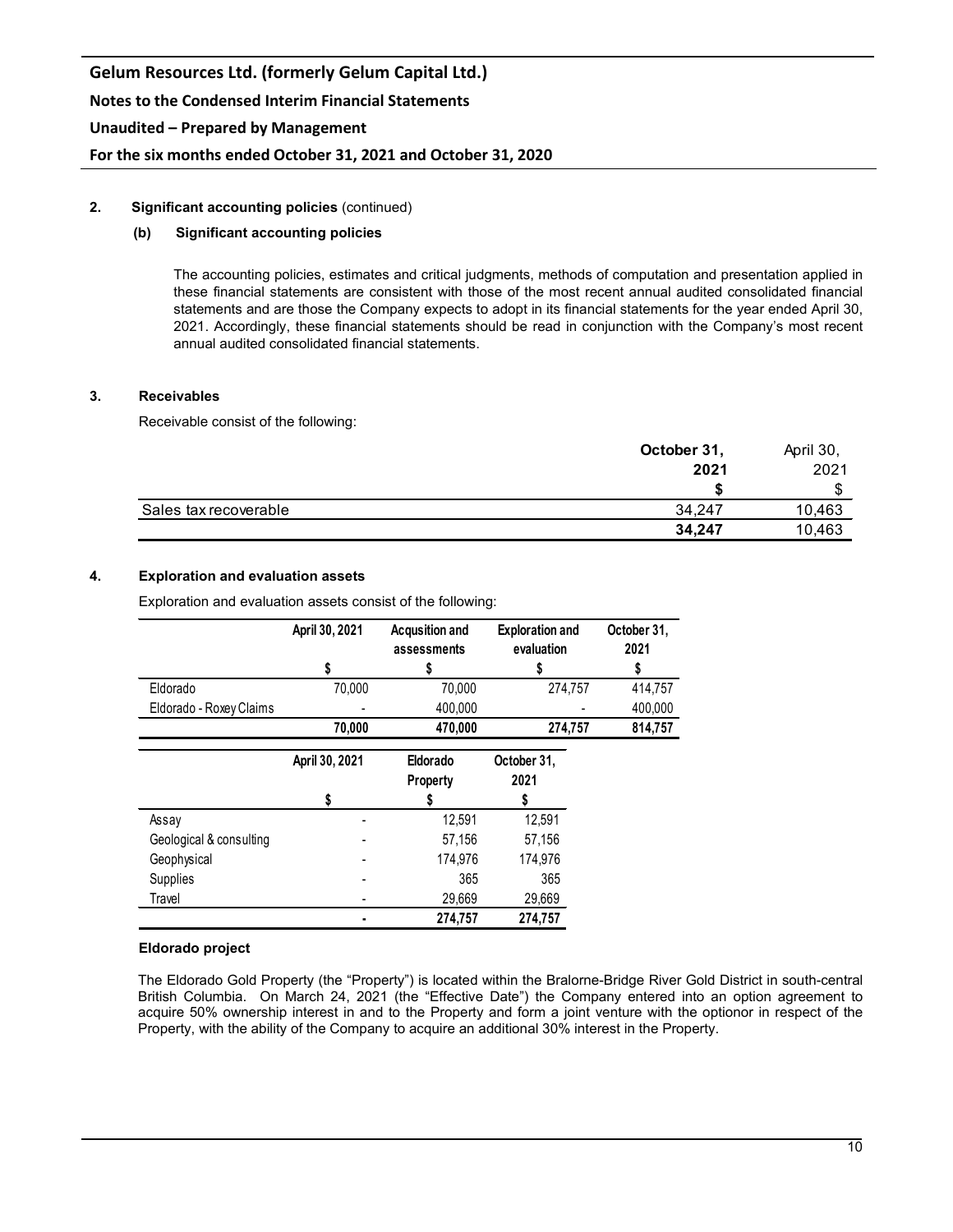## **Notes to the Condensed Interim Financial Statements**

## **Unaudited – Prepared by Management**

## **For the six months ended October 31, 2021 and October 31, 2020**

## **4. Exploration and evaluation assets** (continued)

### **Eldorado project** (continued)

The Company can earn the 50% options by making the following cash payments and share issuances:

- a) \$50,000 and 200,000 common shares within five days of the Effective Date (completed);
- b) \$50,000 and 200,000 common shares within six months of the Effective Date (paid and common shares issued at a fair value of \$20,000 (note 6));
- c) \$75,000 and 400,000 common shares on the first anniversary of the Effective Date;
- d) \$125,000 and 800,000 common shares on the second anniversary of the Effective Date; and
- e) \$300,000 and 1,200,000 common shares on the third anniversary of the Effective Date.

The Company is required to perform exploration activities on the Property and shall incur the following minimum qualified expenditures per year:

- a) \$500,000 minimum qualified expenditures by the first anniversary of the Effective Date;
- b) \$750,000 minimum qualified expenditures by the second anniversary of the Effective Date; and
- c) \$1,000,000 minimum qualified expenditures by the third anniversary of the Effective Date.

The option to earn an additional 30% will require the following cash payments, share issuances and minimum qualified expenditures as follows:

- a) \$400,000 cash payment, 1,400,000 shares and further \$1,000,000 in qualified expenditures by the fourth anniversary of the Effective Date; and
- b) \$400,000 cash payment, 1,000,000 shares and further \$1,000,000 in qualified expenditures by the fifth anniversary of the Effective Date.

Upon the optionor reducing its interest in the Property to below 15%, the optionor will be converted to a 4.0% net smelter returns royalty ("NSR"). The Company will retain the right to buy back up to 3.0% NSR by payment of \$1,000,000 per each 1.0%.

During the six months ended October 31, 2021, the Company entered into a purchase agreement to acquire the Roxey claims. The claims are contiguous to the Eldorado Gold Property within the Bralorne-Bridge River Gold District in south-central British Columbia. In order to acquire a 100% right, title and interest in and to the mineral claims, the Company issued 4,000,000 common shares (issued at a fair value of \$400,000) (note 6).

#### **5. Convertible note**

On October 14, 2017, the Company issued a convertible note with a principal face value of \$200,000 to two Directors of the Company. The convertible note bears interest at the rate of 10% per annum, payable annually and has a maturity date of five years from the date of issuance. When the Company consolidated its share capital on a 20:1 basis effective July 30, 2018 the conversion price of the notes became \$1.00 and the exercise price of any warrants issuable on conversion of the notes became \$1.20.

On August 31, 2019, the Company amended the terms of the convertible note such that the principal amount of the notes was convertible into units of the Company at \$0.05 per unit, with each unit comprised of one common share and one share purchase warrant exercisable into a further share at \$0.06 per common share (for one year from the date of issuance of the warrant, subject to the latest exercise date being the maturity date).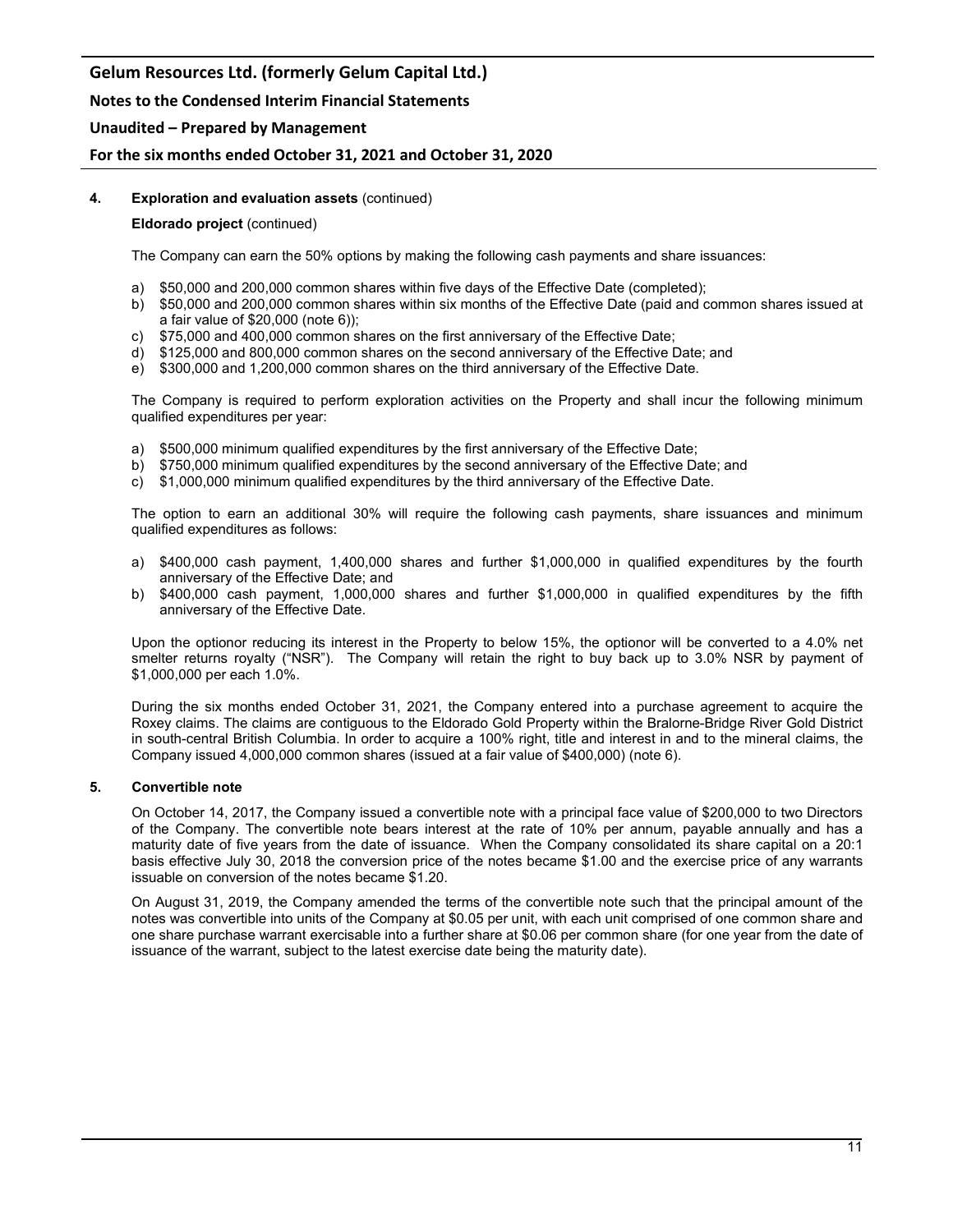## **Notes to the Condensed Interim Financial Statements**

## **Unaudited – Prepared by Management**

## **For the six months ended October 31, 2021 and October 31, 2020**

#### **5. Convertible note** (continued)

The Company´s convertible note is broken down as follows:

|                                             | <b>October 31, 2021</b> | April 30, 2021 |
|---------------------------------------------|-------------------------|----------------|
| Proceeds received, net of transaction costs | 195.045                 | 195,045        |
| Allocated to equity portion                 | (75, 459)               | (75,459)       |
| Allocated to liability portion              | 119.586                 | 119,586        |
| Liability portion, beginning                | 263,261                 | 215.852        |
| Accretion expense for the period/year       | 6,357                   | 27,077         |
| Accrued interest for the period/year        | 4.055                   | 20,992         |
| Liability portion, ending                   | 273,673                 | 263,261        |
| Conversion                                  | (273,673)               |                |
| Ending balance period/year                  |                         | 263,261        |
|                                             |                         |                |

On July 13, 2021, the Company issued 5,380,274 units on conversion of \$200,000 principal and \$69,014 of accrued interest of the convertible note. Each unit consists of one common share of the Company and one share purchase warrant exercisable at \$0.06 for one year from the date of conversion.

#### **6. Share capital**

The authorized share capital of the Company consists of unlimited common shares without par value and unlimited preferred shares without par value. All issued shares are fully paid.

#### **Transactions for the issue of share capital during the six months ended October 31, 2021:**

- a) On September 20, 2021, the Company issued 200,000 common shares at a fair value of \$20,000 (\$0.10 per share) pursuant to the option agreement on the Eldorado project (note 4).
- b) On August 31, 2021, the Company completed a non-brokered private placement offering of 1,100,000 units at a price of \$0.10 per unit raising aggregate gross proceeds of \$110,000. Each unit consists of one Common Share and two separate one-half (1/2) of one common share purchase warrants (a "1/2 Warrant A" and a "1/2 Warrant B" and, respectively, each whole warrant, a "Warrant A" and a "Warrant B", and collectively the "Warrants"). Each whole Warrant A entitles the holder to purchase one Common Share at an exercise price of \$0.25 per share for a period of 24 months from issuance, and each whole Warrant B entitles the holder to purchase one Common Share at an exercise price of \$0.50 per share for a period of 24 months from issuance.

The Company paid finders' fees of \$7,350 and issued 76,650 finder's warrants with each such warrant entitling the holder thereof to purchase one Common Share at an exercise price of \$0.25 per share for a period of 24 months. The fair value of the finders' warrants was determined to be \$2,251 using the Black-Scholes option pricing model with the following inputs: i) exercise price: \$0.25; ii) share price: \$0.10; iii) term: 2 years; iv) volatility: 100%; v) discount rate: 0.43%.

- c) On August 12, 2021, the Company issued 4,000,000 common shares at a fair value of \$400,000 (\$0.10 per share) pursuant to the option agreement on the Eldorado project – Roxey claims (note 4).
- d) On July 22, 2021, the Company closed a non-brokered private placement of 8,450,000 units at \$0.10 per unit (the "Offering") for gross proceeds of \$845,000. Each unit consisted of one common share in the capital of the Company and two separate one-half (1/2) of one common share purchase warrants (a "1/2 Warrant A" and a "1/2 Warrant B") and, respectively, each whole warrant, a "Warrant A" and a "Warrant B", and collectively the "Warrants".

Each whole Warrant A entitles the holder to purchase one common share in the capital of the Company at an exercise price of \$0.25 per share for a period of 24 months from issuance and, each whole Warrant B entitles the holder to purchase one common share in the capital of the Company at an exercise price of \$0.50 per share for a period of 24 months from issuance. No value was attributed to the warrant component of the units issued.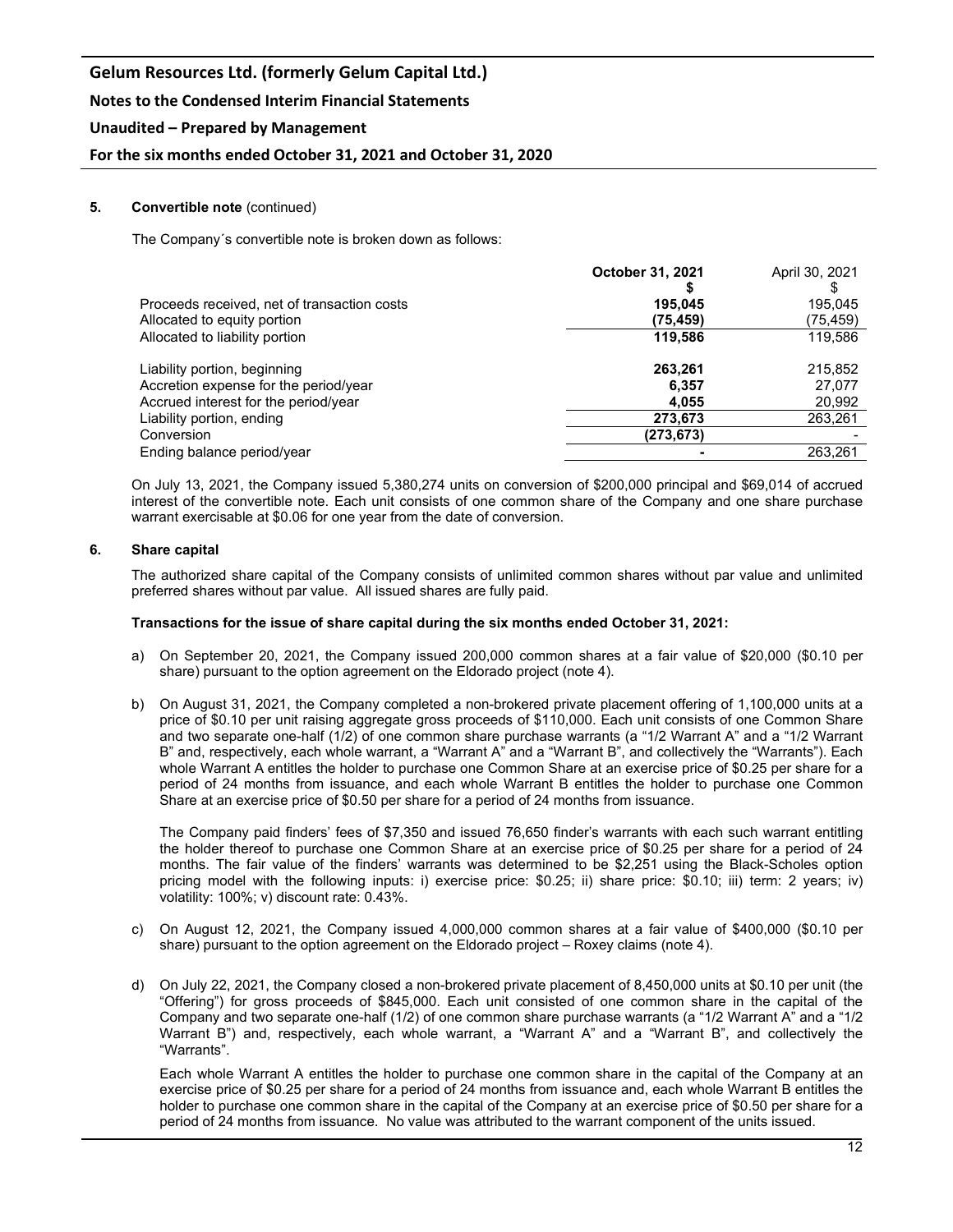# **Gelum Resources Ltd. (formerly Gelum Capital Ltd.) Notes to the Condensed Interim Financial Statements Unaudited – Prepared by Management**

## **For the six months ended October 31, 2021 and October 31, 2020**

### **6. Share capital**(continued)

The Offering closed in three separate tranches, issuing 3,350,000 units on June 28, 2021, 5,000,000 units on July 6, 2021 and 100,000 units on July 14, 2021. The Company paid finders' fees of \$21,700 and issued 217,000 finders' warrants exercisable at a price of \$0.25 until June 28, 2021. The fair value of the finders' warrants was determined to be \$6,646 using the Black-Scholes option pricing model with the following inputs: i) exercise price: \$0.25; ii) share price: \$0.10; iii) term: 2 years; iv) volatility: 100%; v) discount rate: 0.44%.

e) On July 13, 2021, the Company completed the conversion of convertible notes (note 5) by issuing 5,380,274 units. Each unit consists of one common share of the Company and one share purchase warrant exercisable at \$0.06 for one year from the date of conversion. No value was attributed to the warrant component of the units issued. No gain or loss was recognized on conversion.

#### **Transactions for the issue of share capital during the six months October 31, 2020:**

There were no transactions for the issue of share capital during the six months ended October 31, 2020.

#### **Stock options**

On December 19, 2016, the Company adopted a formal Stock Option Plan (the "Option Plan"). Under the Option Plan, the exercise price of each option must not be less than the greater of the closing market price of the underlying securities on (a) the trading day prior to the date of grant and (b) the date of the grant of the stock options. The options can be granted for a maximum term of five years. The maximum number of options that can be issued may not exceed 10% of the issued and outstanding common share capital. The options vest at the discretion of the Board of Directors. The terms of the existing stock options remain in accordance with the stock option plan in place at the time the options were granted.

A summary of the status of the Company's stock options as at October 31, 2021 and April 30, 2021, and changes during the period/year then ended is as follows:

|                                               |           | Period ended<br>October 31, 2021   |              | Year ended<br>April 30, 2021       |
|-----------------------------------------------|-----------|------------------------------------|--------------|------------------------------------|
|                                               | Options   | Weighted average<br>exercise price | Options<br># | Weighted average<br>exercise price |
| Options outstanding, beginning of period/year | 250,000   | 1.00                               | 250,000      | 1.00                               |
| Cancelled                                     | (100,000) | 1.00                               |              |                                    |
| Options outstanding, end of period/year       | 150,000   | 1.00                               | 250,000      | 1.00                               |

As at October 31, 2021, the Company has stock options outstanding and exercisable as follows:

| Options<br>outstanding<br># | Options<br>exercisable<br># | Exercise<br>price<br>S | Expiry date  |
|-----------------------------|-----------------------------|------------------------|--------------|
| 150,000                     | 150.000                     | 1.00                   | June 9, 2022 |
| 150,000                     | 150.000                     |                        |              |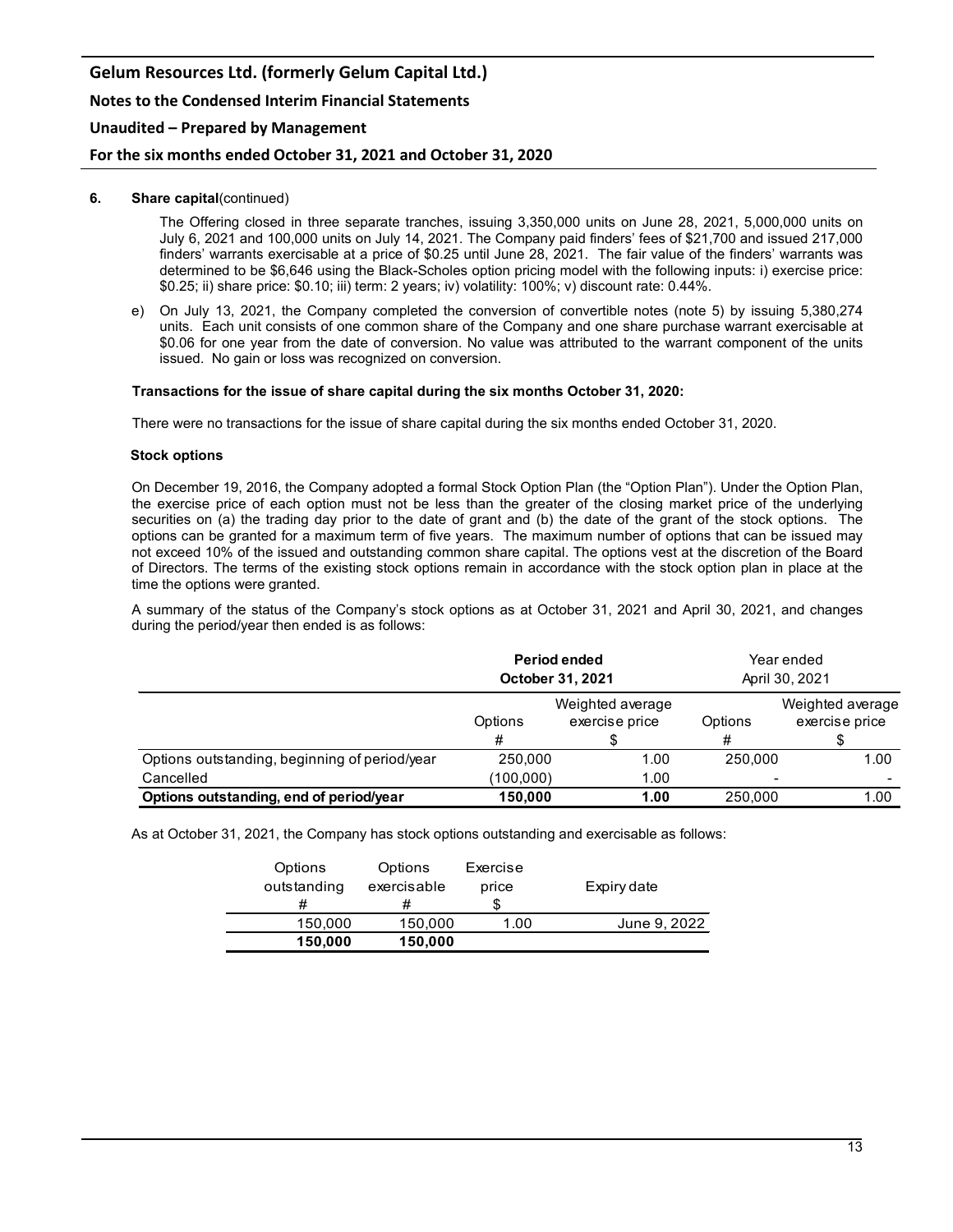# **For the six months ended October 31, 2021 and October 31, 2020**

## **6. Share capital** (continued)

**Stock options** (continued)

The following table summarizes information about the stock options outstanding as at October 31, 2021:

| Number of   | Weighted       | Weighted       |
|-------------|----------------|----------------|
| Options     | average        | average        |
| Outstanding | remaining life | exercise price |
| #           | (years)        | 5              |
| 150,000     | በ ጸ6           |                |

No stock options were granted during the six months ended October 31, 2021 or October 31, 2020.

## **Warrants**

A summary of the status of the Company's warrants as at October 31, 2021 and April 30, 2021, and changes during the year/period then ended is as follows:

|                                                |                                                     | <b>Period ended</b><br>October 31, 2021 |               | Year ended<br>April 30, 2021       |
|------------------------------------------------|-----------------------------------------------------|-----------------------------------------|---------------|------------------------------------|
|                                                | Weighted average<br>exercise price<br>Warrants<br># |                                         | Warrants<br># | Weighted average<br>exercise price |
| Warrants outstanding, beginning of period/year | -                                                   |                                         |               |                                    |
| <b>Issued</b>                                  | 15,720,780                                          | 0.26                                    |               |                                    |
| Warrants outstanding, end of period/year       | 15,720,780                                          | 0.26                                    |               |                                    |

As at October 31, 2021, the Company has warrants outstanding and exercisable as follows:

| Warrants    | Warrants    | Exercise |                 |
|-------------|-------------|----------|-----------------|
| outstanding | exercisable | price    | Expiry date     |
| #           | #           | \$       |                 |
| 500,000     | 500,000     | 0.10     | April 6, 2022   |
| 5,380,274   | 5,380,274   | 0.06     | July 13, 2022   |
| 1,675,000   | 1,675,000   | 0.25     | June 25, 2023   |
| 1,675,000   | 1,675,000   | 0.50     | June 25, 2023   |
| 2.500.003   | 2.500.003   | 0.25     | July 6, 2023    |
| 2,500,003   | 2,500,003   | 0.50     | July 6, 2023    |
| 50,000      | 50,000      | 0.25     | July 14, 2023   |
| 50.000      | 50.000      | 0.50     | July 14, 2023   |
| 217,000     | 217,000     | 0.25     | June 25, 2023   |
| 550,000     | 550,000     | 0.25     | August 31, 2023 |
| 550,000     | 550,000     | 0.50     | August 31, 2023 |
| 73,500      | 73,500      | 0.25     | August 31, 2023 |
| 15,720,780  | 15,720,780  |          |                 |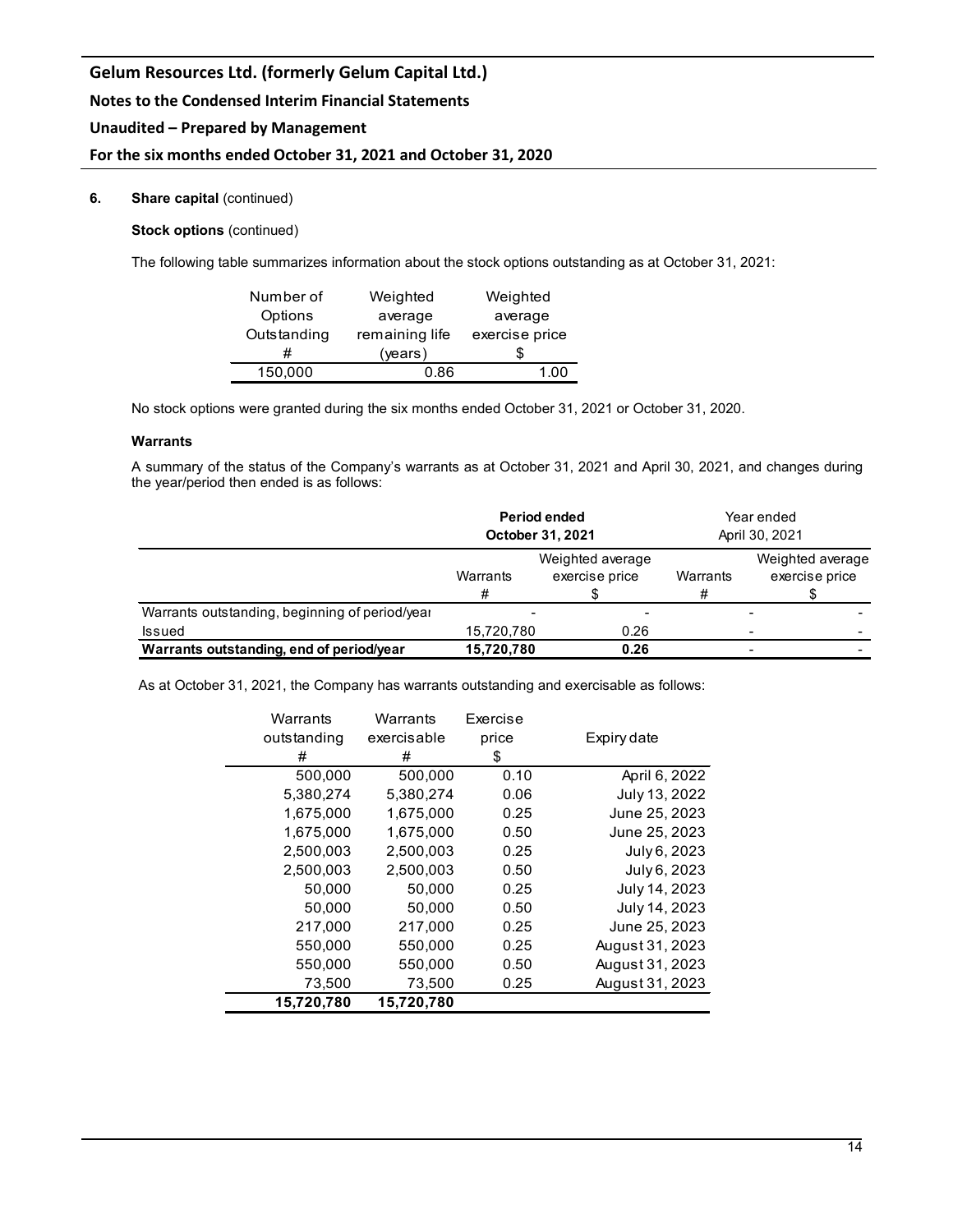## **Notes to the Condensed Interim Financial Statements**

## **Unaudited – Prepared by Management**

## **For the six months ended October 31, 2021 and October 31, 2020**

#### **6.** Share capital (continued)

#### **Warrants** (continued)

The following table summarizes information about the warrants outstanding as at October 31, 2021:

| Number of   | Weighted       | Weighted       |  |
|-------------|----------------|----------------|--|
| Warrants    | average        | average        |  |
| Outstanding | remaining life | exercise price |  |
|             | (years)        |                |  |
| 15,720,780  | 1.31           | በ 26           |  |

### **7. Loss per share**

The calculation of basic and diluted loss per share for the six months ended October 31, 2021 was based on the loss attributable to common shareholders of \$227,072 (2020 - \$52,219) and a weighted average number of common shares outstanding of 21,156,294 (2020 – 4,727,433).

All options and warrants were excluded from the diluted weighted average number of common shares calculation, as their effect would have been anti-dilutive.

#### **8. Related party payables and transactions**

A number of key management personnel and Directors hold positions in other entities that result in them having control or significant influence over the financial or operating policies of these entities. There were no loans to key management personnel or Directors, or entities over which they have control or significant influence during the six months ended October 31, 2021 and October 31, 2020.

No stock options were granted to related parties during the six months ended October 31, 2021 or October 31, 2020.

The Company transacted with the following related parties:

- **(a)** Stephen Brohman is the Company's CFO. He is a principal of Donaldson Brohman Martin CPA Inc. ("DBM CPA") a firm in which he has significant influence. DBM CPA provide the Company with accounting services.
- **(b)** Shares to be issued include incentive bonus payable to compensate the former Chief Executive officer payable in 36,500 common shares at a price of \$0.80 per share. The issue has been pending since 2016.
- **(c)** On October 14, 2017, convertible notes were issued to two directors, Hendrik Van Alphen and Robert Kopple (Note 5).
- **(d)** Marla Ritchie is the Company's Corporate secretary and Hendrik Van Alphen is the Company's Director. They share control of Marval Office Management Ltd., ("Marval") in which they have significant influence. Marval provides office administration services to the Company on a shared cost basis.
- **(e)** David Smith is the Company's President and Interim Chief Executive Officer ("CEO"). He is the spouse to the owner of Lucas Investments Ltd. ("Lucas").

The aggregate value of transactions and outstanding balances with key management personnel and Directors and entities over which they have control or significant influence were as follows: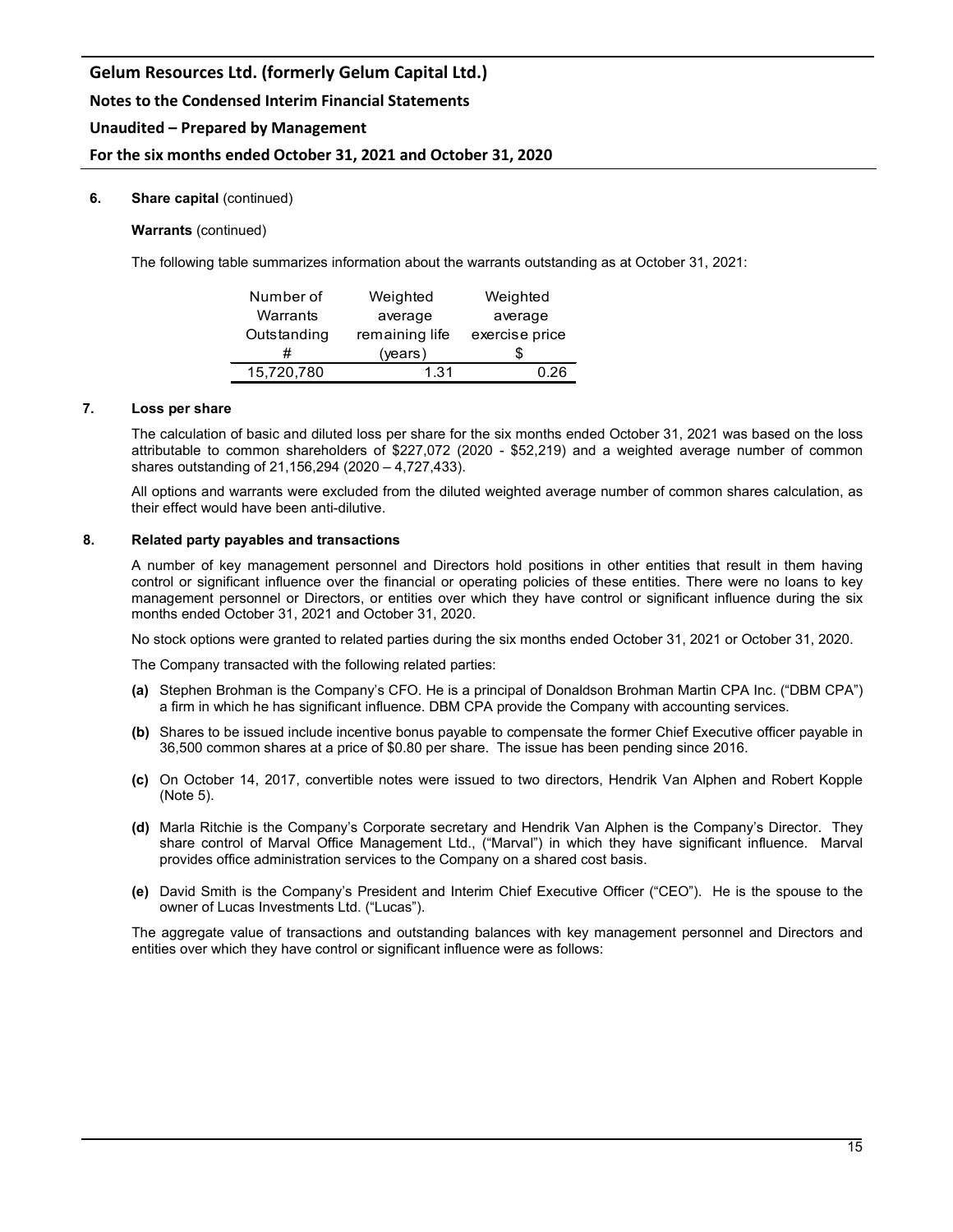## **Notes to the Condensed Interim Financial Statements**

## **Unaudited – Prepared by Management**

**For the six months ended October 31, 2021 and October 31, 2020**

## **8. Related party payables and transactions** (continued)

|                    | <b>Transactions</b><br>6 months ended<br>October 31, | Transactions<br>6 months ended | <b>Balances</b><br>outstanding | <b>Balances</b><br>outstanding<br>April 30, |
|--------------------|------------------------------------------------------|--------------------------------|--------------------------------|---------------------------------------------|
|                    |                                                      | October 31,                    | October 31,                    |                                             |
|                    | 2021                                                 | 2020                           | 2021                           | 2021                                        |
|                    |                                                      |                                |                                | \$                                          |
| <b>DBMCPA</b>      | 10,000                                               | 4,000                          | 32,797                         | 26,700                                      |
| Marval             | 46.031                                               |                                | 15,873                         |                                             |
| Lucas              | 40,000                                               |                                | 11,094                         |                                             |
| Robert Kopple      |                                                      | 24,284                         |                                |                                             |
| Hendrik Van Alphen |                                                      | 25,000                         | 2,406                          | 6,038                                       |
| Marla Ritchie      | 15,000                                               |                                | 200                            |                                             |
|                    | 111,031                                              | 53,284                         | 62,370                         | 32,738                                      |

All related party balances are unsecured and are due upon demand without interest.

The transactions with the key management personnel and Directors are included in operating expenses as follows:

#### **(a)** Professional fees

- Includes the accounting services of Company's CFO, Stephen Brohman, charged to the Company by DBM; and
- Includes the corporate secretary services of Marla Ritchie.
- **(b)** General and administrative expenses, office expenses and property investigation - Includes the administrative services charged to the Company by Marval.
- **(c)** Consulting expense
	- Includes the CEO services charged to the Company by Lucas.

#### **9. Supplemental cash flow information**

Changes in non-cash operating working capital during the six months ended October 31, 2021 and October 31, 2020 were comprised of the following:

|                                          | <b>October 31. October 31.</b> |         |  |
|------------------------------------------|--------------------------------|---------|--|
|                                          | 2021                           | 2020    |  |
|                                          |                                | S       |  |
| Receivables                              | (23, 784)                      | (248)   |  |
| Accounts payable and accrued liabilities | (32, 117)                      | (1,291) |  |
| Accounts payable to related parties      | 62.370                         | 2,000   |  |
| Net change                               | 6.469                          | 461     |  |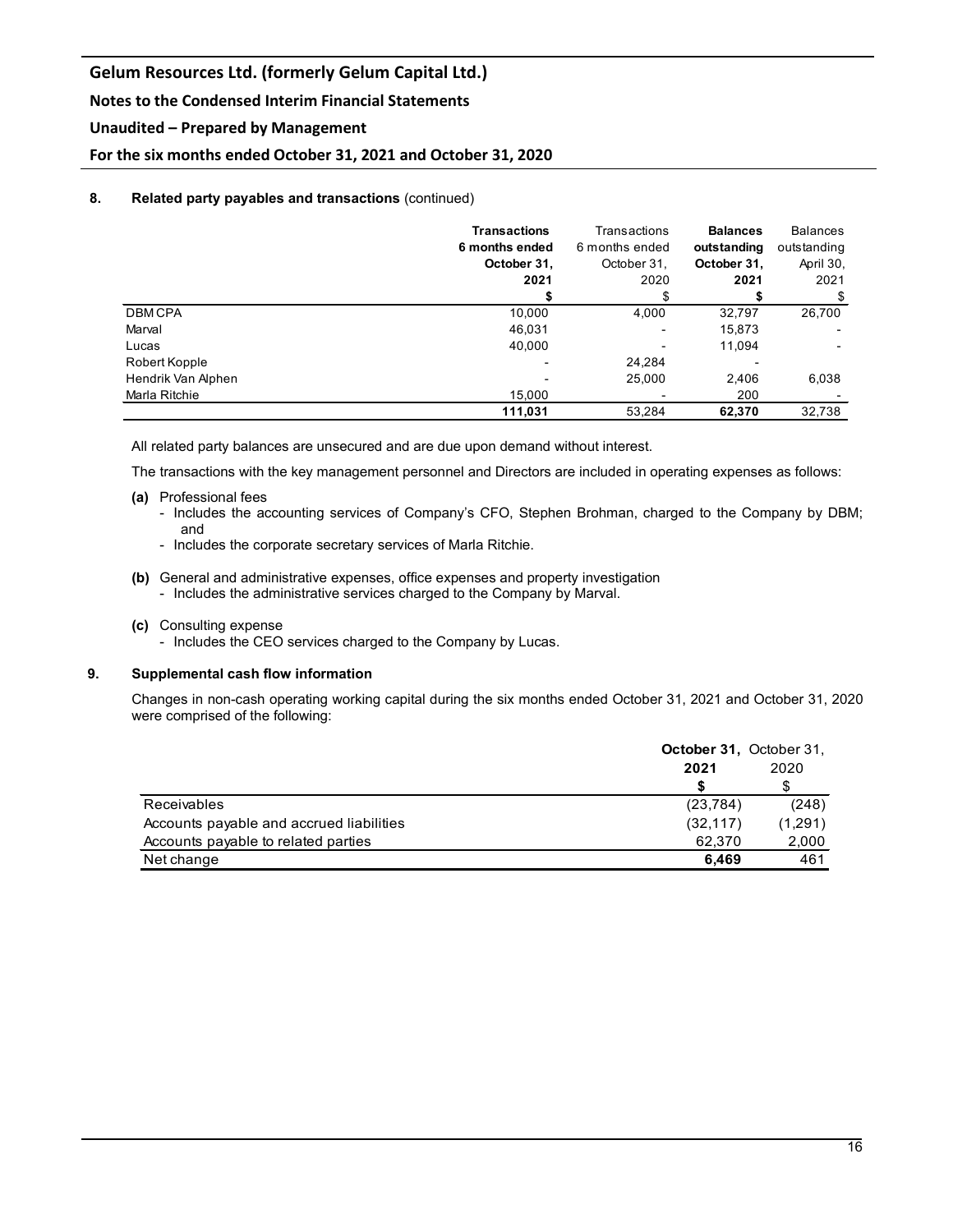## **Notes to the Condensed Interim Financial Statements**

## **Unaudited – Prepared by Management**

**For the six months ended October 31, 2021 and October 31, 2020**

### **9. Supplemental cash flow information** (continued)

The Company incurred non-cash financing and investing activities during the six months ended October 31, 2021 and April 30, 2021 as follows:

|                                                                    | October 31, | October 31,<br>2020<br>\$ |  |
|--------------------------------------------------------------------|-------------|---------------------------|--|
|                                                                    | 2021        |                           |  |
|                                                                    |             |                           |  |
| Non-cash financing activities:                                     |             |                           |  |
| Convertible notes - conversion (reserves)                          | 80,507      |                           |  |
| Convertible notes - conversion (share capital)                     | (269,014)   |                           |  |
| Share issuance costs - finders' warrants                           | 8,897       |                           |  |
|                                                                    | (179,610)   |                           |  |
| Non-cash investing activities:                                     |             |                           |  |
| Common shares issued for acquisition of exploration and evaluation | (420,000)   |                           |  |
|                                                                    | (420,000)   |                           |  |

During the six months ended October 31, 2021 and October 31, 2020 no amounts were paid on account of interest or income taxes.

## **10. Loan Payable**

On April 6, 2021 ("Effective Date"), the Company entered into an unsecured Promissory Note (the "Loan") with an arm's length party, whereby the Company received an amount of \$50,000. The Loan bears interest at 8% annually and is due on April 6, 2022 (the "Maturity Date"). As further consideration for providing the loan, the Company issued 500,000 common share purchase warrants (the "Bonus Warrants") on April 6, 2021. Each Bonus Warrant is exercisable into one common share at a price equal to \$0.10 per share for a period of 12 months from the Effective Date. The fair value of the Bonus Warrants was determined to be \$19,186 using the Black-Scholes option pricing model with the following inputs: i) exercise price: \$0.10; ii) share price: \$0.10; iii) term: 1 year; iv) volatility: 100%; v) discount rate: 0.26%. The fair value of the Bonus Warrants will be treated as a transaction costs and accreted to the loan over up to the Maturity Date.

As at October 31, 2021, the Company recorded \$9,671 (2020 - \$nil) of accretion expense and \$2,279 (2020 - \$nil) of interest expense in connection with the Loan and Bonus Warrants transaction costs.

#### **11. Financial risk management**

#### **Capital management**

The Company manages its capital structure and makes adjustments to it in light of changes in economic conditions and the risk characteristics of underlying assets. In order to maintain or adjust its capital structure, the Company may issue new shares, purchase shares for cancellation pursuant to normal course issuer bids or make special distributions to shareholders. The Company is not subject to any externally imposed capital requirements and does not presently utilize any quantitative measures to monitor its capital. The Company's capital structure as at October 31, 2021 is comprised of shareholders' equity (deficit) of \$1,074,898 (April 30, 2021 – (\$313,042)).

The Company currently has no source of revenues. In order to fund future projects and pay for administrative costs, the Company will spend its existing working capital and raise additional funds as needed. The Company's ability to continue as a going concern on a long-term basis and realize its assets and discharge its liabilities in the normal course of business rather than through a process of forced liquidation is primarily dependent upon its ability to borrow or raise additional financing from equity markets.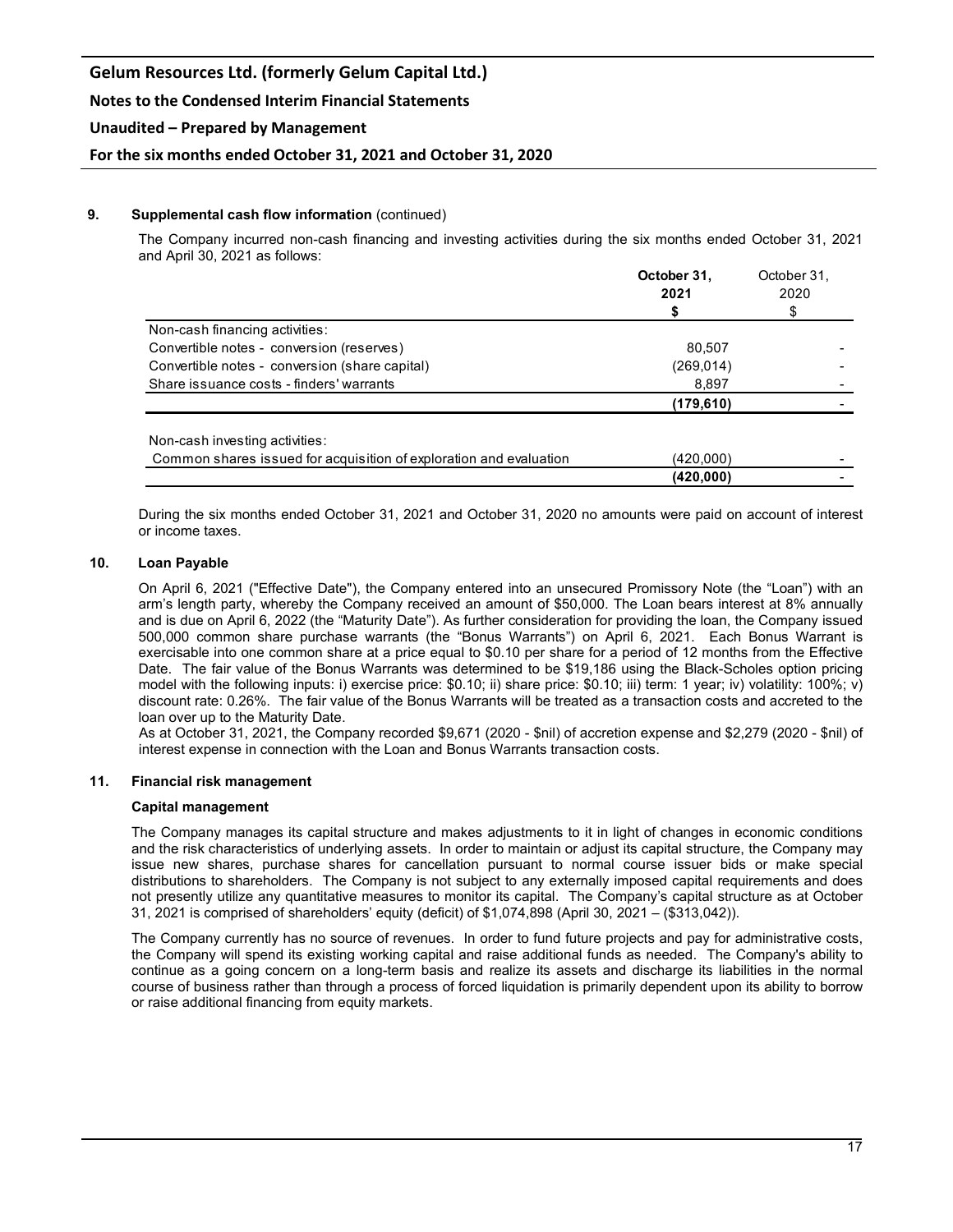## **Notes to the Condensed Interim Financial Statements**

### **Unaudited – Prepared by Management**

### **For the six months ended October 31, 2021 and October 31, 2020**

#### 11. **Financial risk management** (continued)

#### **Financial instruments - fair value**

The Company's financial instruments consist of cash, accounts payable and accrued liabilities, accounts payable to related parties and loan payable.

The carrying value of accounts payable and accrued liabilities and accounts payable to related parties approximates their fair value because of the short-term nature of these instruments.

The loan payable is presented on an amortized cost basis and will be accreted to its face value at their effective interest rates, over the term to maturity.

Financial instruments measured at fair value on the condensed interim statement of financial position are summarized into the following fair value hierarchy levels:

Level 1: quoted prices (unadjusted) in active markets for identical assets or liabilities.

Level 2: inputs other than quoted prices included within Level 1 that are observable for the asset or liability, either directly (i.e. as prices) or indirectly (i.e. derived from prices).

Level 3: inputs for the asset or liability that are not based on observable market data (unobservable inputs).

#### **Financial instruments – risk**

The Company's financial instruments are exposed to certain financial risks, including credit risk, interest rate risk, market risk, and liquidity risk.

#### **a) Credit risk**

The Company is exposed to credit risk by holding cash and receivables. This risk is minimized by holding the funds in Canadian banks and credit unions or with Canadian governments. The Company has minimal accounts receivable exposure, and its refundable tax credits are due from the Canadian government.

#### **b) Interest rate risk**

The Company is exposed to interest rate risk because of fluctuating interest rates. Fluctuations in market rates do not have a significant impact on the Company's operations due to the short term to maturity and no penalty cashable feature of its cash. For the six months ended October 31, 2021 every 1% fluctuation in interest rates up or down would have an insignificant impact on profit or loss.

#### **c) Liquidity risk**

Liquidity risk is the risk that the Company is unable to meet its financial obligations as they come due. The Company manages this risk by careful management of its working capital to ensure its expenditures will not exceed available resources.